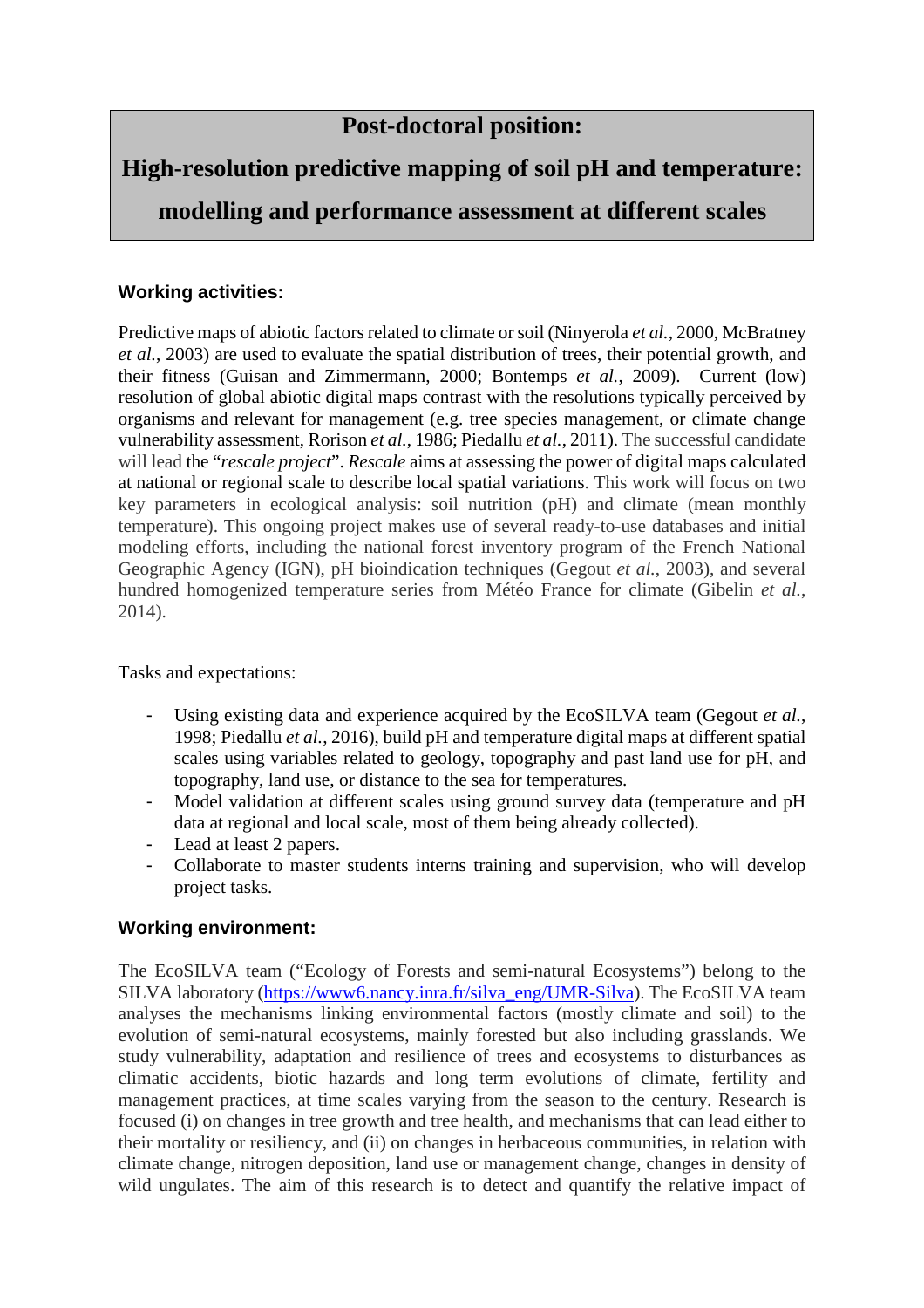environment changes on ecosystems, and also to identify tree and herbaceous species or communities that are particularly sensitive to these changes, as well as the mechanisms and functional traits driving their vulnerability.

#### **Keywords :**

Plant ecology, statistical modelling, soil and climate data, geographic information systems, database management, forest.

#### **Training and skills required:**

We are seeking a highly motivated Postdoctoral Research Fellow with a PhD in **forest science**, **ecology**, **geomatics, environmental science, climate science, or soil science** qualified with **one or two first authored publications** in an internationally recognised peerreviewed journal. Statistical modelling and computer programming experience with software such as R are mandatory, GIS-based model development, experience or strong interest in climate or soil science, plant ecology, database management would be an asset.

#### **Application deadline and requirements:**

To be considered for this position, applications must address the selection criteria above, and attach:

- a CV (including a list of publications)

- a motivation letter sent separately (up to 2 p.) with a statement of research interests and achievements, describing its qualifications for the proposed work (including a list of 2 referees).

Please send your application by Email at: *christian.piedallu@agroparistech.fr* 

**Duration and starting date:** 16,5 months position beginning October, 1<sup>st, 2018.</sup>

**Salary:** gross salary: 2200 €, net salary: 1800 €, per month.

**Deadline for application :** August 20th, 2018

#### **Research Unit and Location:**

Agroparistech, EcoSILVA Team, 14 rue girardet, Nancy, France http://www2.agroparistech.fr/Centre-de-Nancy-733.html

#### **Contact:**

Contact : Christian Piedallu, Email christian.piedallu@agroparistech.fr https://www.researchgate.net/profile/Christian\_Piedallu